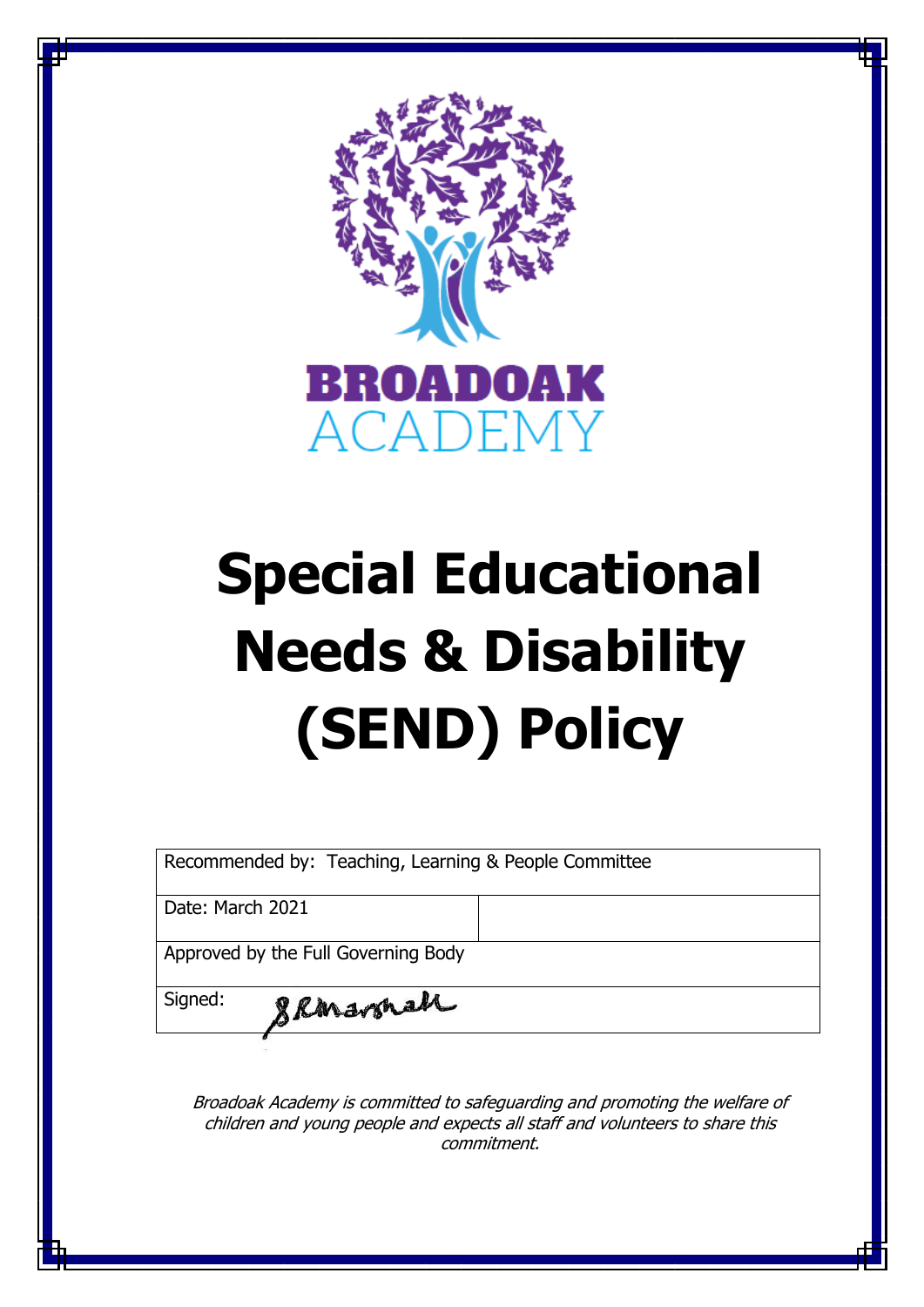### **1. Rationale**

At Broadoak Academy we are committed to ensuring that all students maximise their 'abilities, ambitions and academic potential', and offer a high level of challenge accompanied by high levels of support so that all can achieve.

The policy seeks to implement the principles underlying the new Code of Practice introduced in September 2014. These include:

- Greater partnership working with families and other agencies.
- Early identification of need.
- Quality First teaching.
- 0-25 years support and transition.

We aim to foster an inclusive environment, developing high aspirations and expectations of all students and in particular within the context of this policy, of those with Special Educational Needs and Disabilities.

#### **2. Aims:**

- To ensure that the relevant sections of the Children and Families Act (2014) and the SEND Code of Practice (updated Jan 2015) are fully implemented across the Academy.
- To outline how SEN is identified and supported across the Academy.
- To explain how the needs of students with SEND will be coordinated.
- To outline the roles and responsibilities of all stakeholders with regard to SEND provision at Broadoak Academy.

### **3. Definition of Special Educational Needs and Disability (SEND):**

At Broadoak we use the definition provided within the Children and Families Act 2014. That is:

"A child or young person has special educational needs if he or she has a learning difficulty or disability which calls for special educational provision to be made for him or her.

A child of compulsory school age or a young person has a learning difficulty or disability if he or she—

- (a) has a significantly greater difficulty in learning than the majority of others of the same age, or
- (b) has a disability which prevents or hinders him or her from making use of facilities of a kind generally provided for others of the same age in mainstream schools or mainstream post-16 institutions."

Students with SEND have a range of needs which can be classed as:

- Cognition and Learning
- Communication and Interaction
- Social, Emotional and Mental Health, or
- Sensory/and or Physical Needs

We recognise the provision within the Code of Practice which states that students are only identified as SEND if they do not make adequate progress even with 'quality first teaching'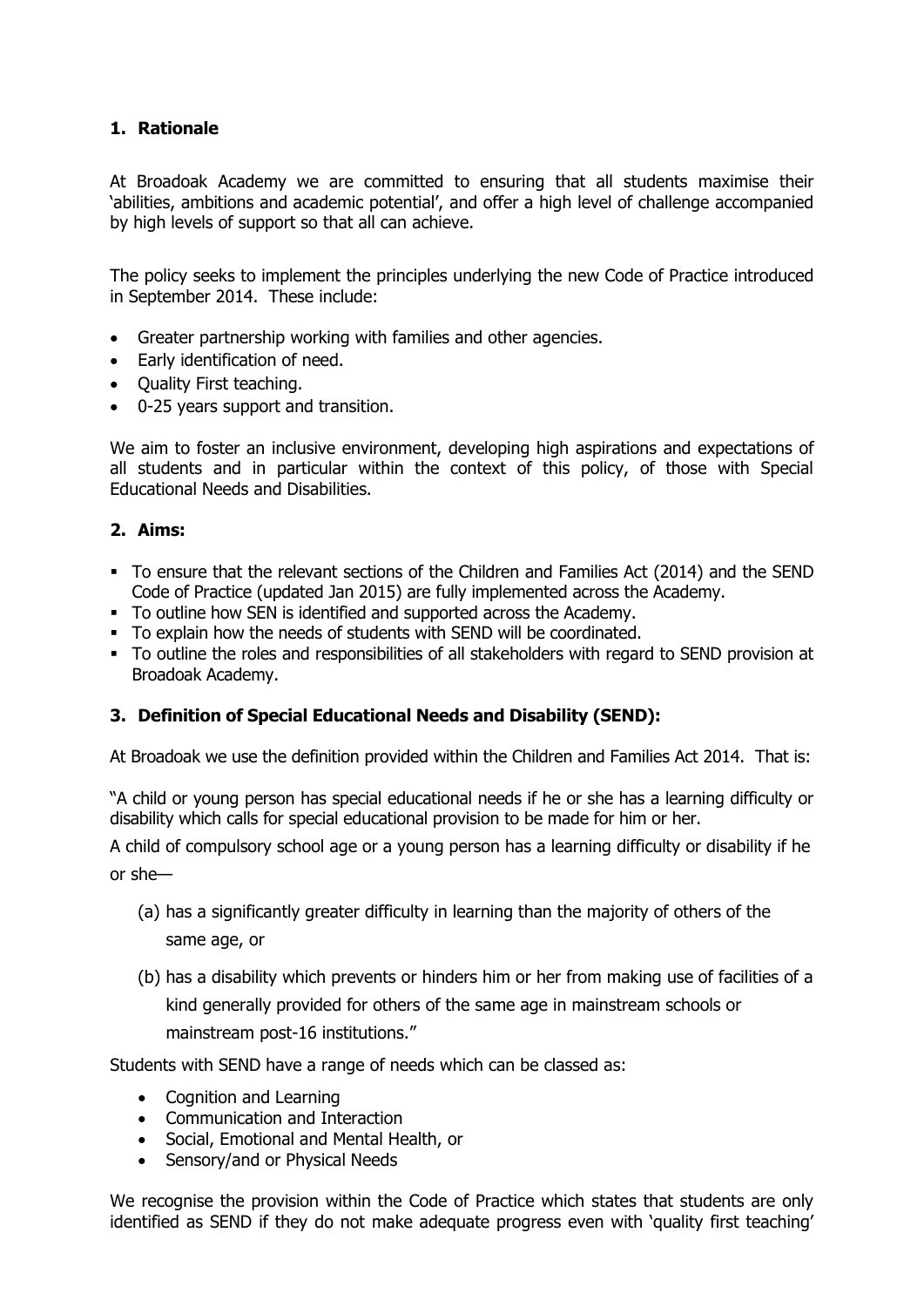that plans personalised interventions/adjustments to meet the needs of the student. Where students may have specific learning difficulties or needs, but quality first teaching is sufficient to meet these needs, students will be placed on the Additional Needs Register so that teaching staff are aware of and can plan to meet those needs within the classroom.

## **4. Identification of SEND:**

We identify students with SEND through:

- information from partner primary schools, the local authority and/or parents/carers upon transition to the school.
- Using screener tools to identify classroom barriers. These include the dyslexia and dyscalculia screeners.
- a diagnostic assessment identifying a special educational need (this assessment will be triggered by staff concerns)
- assessment reports from outside agencies including Occupational Therapist, Educational Psychologist, Speech and Language and Paediatricians.
- information from parents/carers after the initial transition period if outside assessments have been completed or additional support implemented.

## **5. Provision for supporting students with SEND:**

Provision is planned through:

- Formal assessment of needs (as outlined above).
- Meetings with parents/carers, the student and other professionals as appropriate (particularly where students have medical needs).
- Establishing a SEND Support Plan.
- Reviewing the impact of provision in meeting with parents/carers, the student and those involved in delivering the support.

Provision is delivered by:

- All class teachers who offer 'quality first teaching'.
- the SENCO.
- the Student Support Team which is made up of HLTAs, Learning Support Assistants and Learning Mentors.
- Academy-funded external professionals including Educational Psychologist and Advisory Teachers.

Broadoak is committed to working with a range of agencies to ensure the needs of SEND students are understood and met. We will work in a multi professional context to plan provision with parents/carers and other agencies who may be working with the family or student. This will particularly be the case for student who have an Education Health Care Plan (EHCP) but will guide our work with all students on the SEND register.

We provide 3 waves of support, dependent upon the type and level of need.

- Wave 1:
	- o 'quality first teaching' including work adapted as appropriate.
	- o seating plans.
	- o access to ICT or reader/scribe in class to produce work.
- Wave 2:
	- $\circ$  1:1 reading, spelling and maths programmes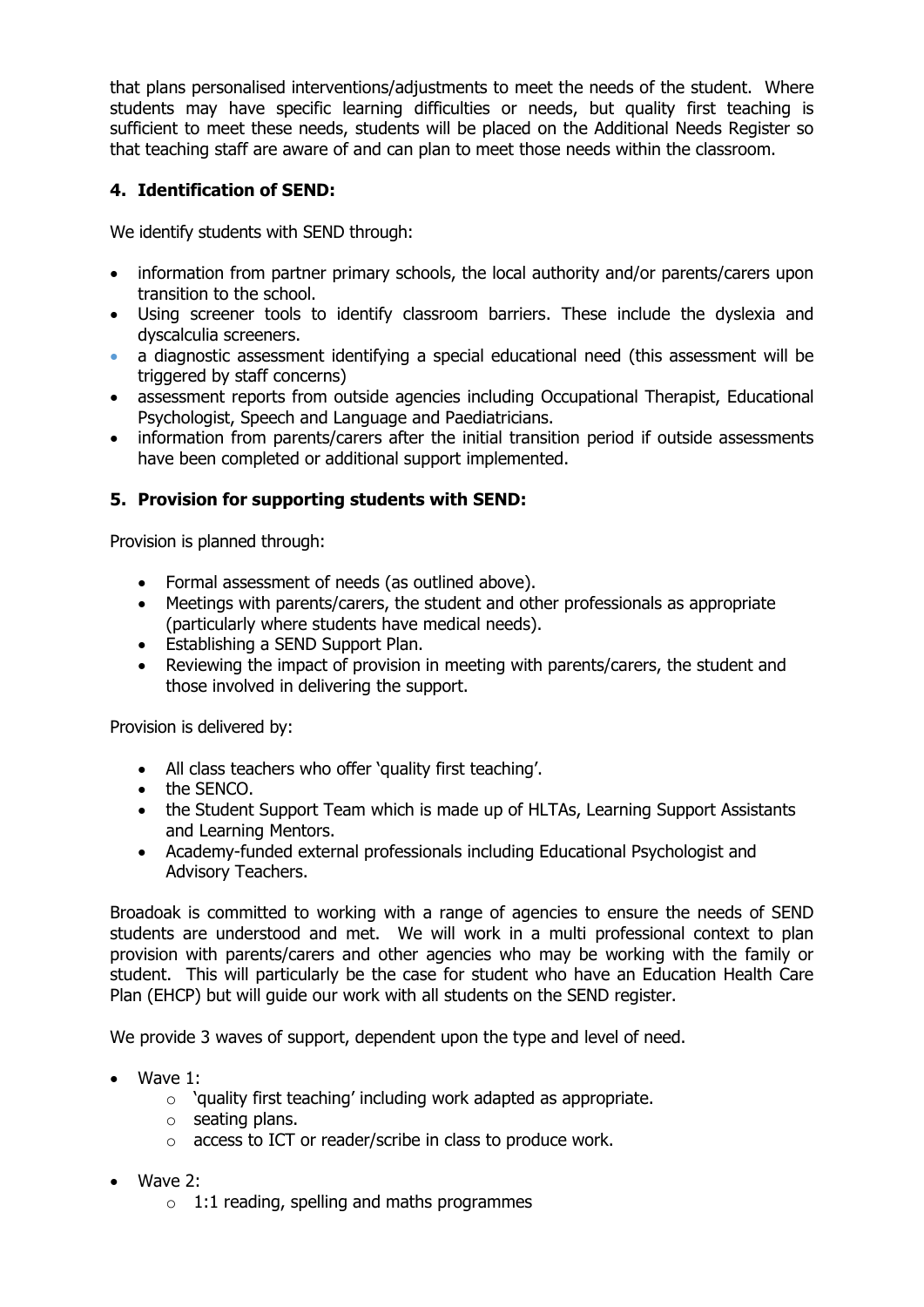- $\circ$  Group work and 1:1 work to support Communication and Interaction or Social, Emotional and mental Health needs.
- o Targeted in-class support.
- o Fine and gross motor skills development programmes (e.g. Nessy Fingers).
- o Supported Home Work club.
- Wave 3:
	- $\circ$  Programmes or adaptations made based on report from external professionals.

This is not a comprehensive list and we will make reasonable adjustments dependent upon individual student's needs.

### **6. Roles and Responsibilities:**

## **6.1 SENCO:**

- Identification and assessment of students with SEND.
- Coordination of provision for SEND students.
- Meeting with parents/carers and other professionals as appropriate to establish SEND support plans; monitoring and evaluation of those SEND support plans.
- Seek advice from and make referrals to external agencies as needed.
- Sharing information about students on SEND register and offering support to teaching staff to ensure the delivery of 'quality first teaching' through development of Pupil Passports for students on the SEND and Additional Needs registers.
- Training staff about range of SEND and appropriate quality first teaching strategies.
- Management of the Student Support Team including deployment of the team, and their professional development through training, meetings and performance management processes.
- Liaising with primary schools at transition to ensure that needs of SEND students are fully understood and planned for at the start of Y7.
- Fulfil legal requirements of Education Health Care Plans, undertaking an annual review and collecting information from all relevant parents/carers, teachers and other professionals.
- Produce reports for EHCP assessments or Top Up Funding applications.
- Write SEND Information Report required under the new Code of Practice and review on an annual basis.
- Assess and monitor access arrangements for students in exam/controlled conditions.

### **6.2 Teachers:**

- Identify students with SEND in their classes.
- Use Student passports to inform their planning and differentiation of resources /approach to support SEND students.
- Provide information and feedback to SENCO when requested to inform SEND planning and review.
- Discuss with SENCO any concerns about students they feel may have SEND.
- Provide clear direction for HLTA's/LSAs working in their lessons to ensure they can effectively support SEND students.
- Seek support with differentiation and quality first teaching strategies from the SENCO if a student with SEND is not making progress in their lesson.
- Be aware that students with SEND are more vulnerable to bullying from their peers and report any suspected incidents to the Year Leader (in line with the Anti-Bullying Policy) and SENCO.